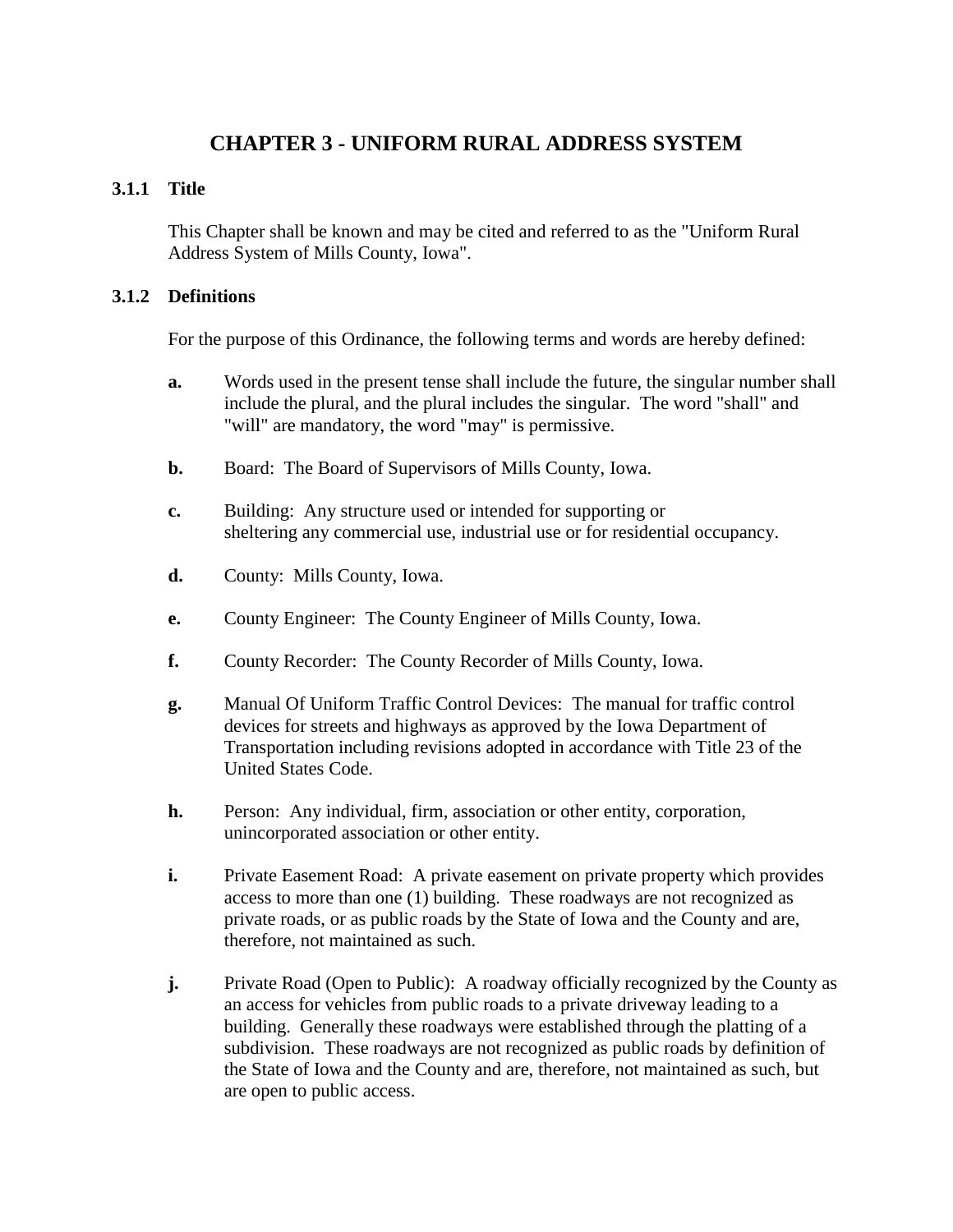- **k.** Public Road: All land between the right-of-way lines perpetually dedicated to the City, County, State or Federal government as an access f or vehicles. The term does not include public or private easements on private property where the roadway has not been dedicated to a jurisdiction or the jurisdiction has not accepted ownership. These roadways are recognized by the State of Iowa and the County as public roadways and are maintained by the appropriate jurisdiction.
- **l.** Road Designations: For the purpose of this Chapter, following road designations are hereby defined:
	- **(1)** Avenue: A roadway that generally runs east and west. "Avenues" are generally located along a section line and have an alpha-name designation preceding the word "Avenue". Example: Waubonsie Avenue.
	- **(2)** Street: A roadway that generally runs north and south. "Streets" are generally located along a section line and have a numerical designation preceding the word "Street." Example: 360th Street.
	- **(3)** Road: A roadway that does not specifically run either east-west or northsouth. "Roads" are generally located in between section lines or are a short stretch of roadway that does not maintain a continuous route and have an alpha-name designation preceding the word "Road". Example: Lucas Road.
	- **(4)** Lane: A roadway that does not specifically run either east-west or northsouth. "Lanes" are generally dead-end roadways that are not located along a section line and have an alpha-name designation preceding the word "Lane".
	- **(5)** Loop: A roadway that does not specifically run either east-west or northsouth. "Loops" are generally roadways that have a point of origin and termination onto the same roadway and have an alpha-name designation preceding the word "Loop".
	- **(6)** Names of some roadways may carry an existing designation of street, drive, lane, road, avenue, or circle. While these designations may not meet with the categories denoted above, inasmuch as they generally have been named through an official platting process, they will be allowed to maintain that designation.
- **m.** Road Marker: The street name sign, along with the required hardware and post, specified in Manual of Uniform Traffic Control Devices, Section 2D-39.
- **n.** Rural Address Map: The maps used to coordinate the uniform rural address system in Mills County, Iowa. Such terminology shall include maps utilized to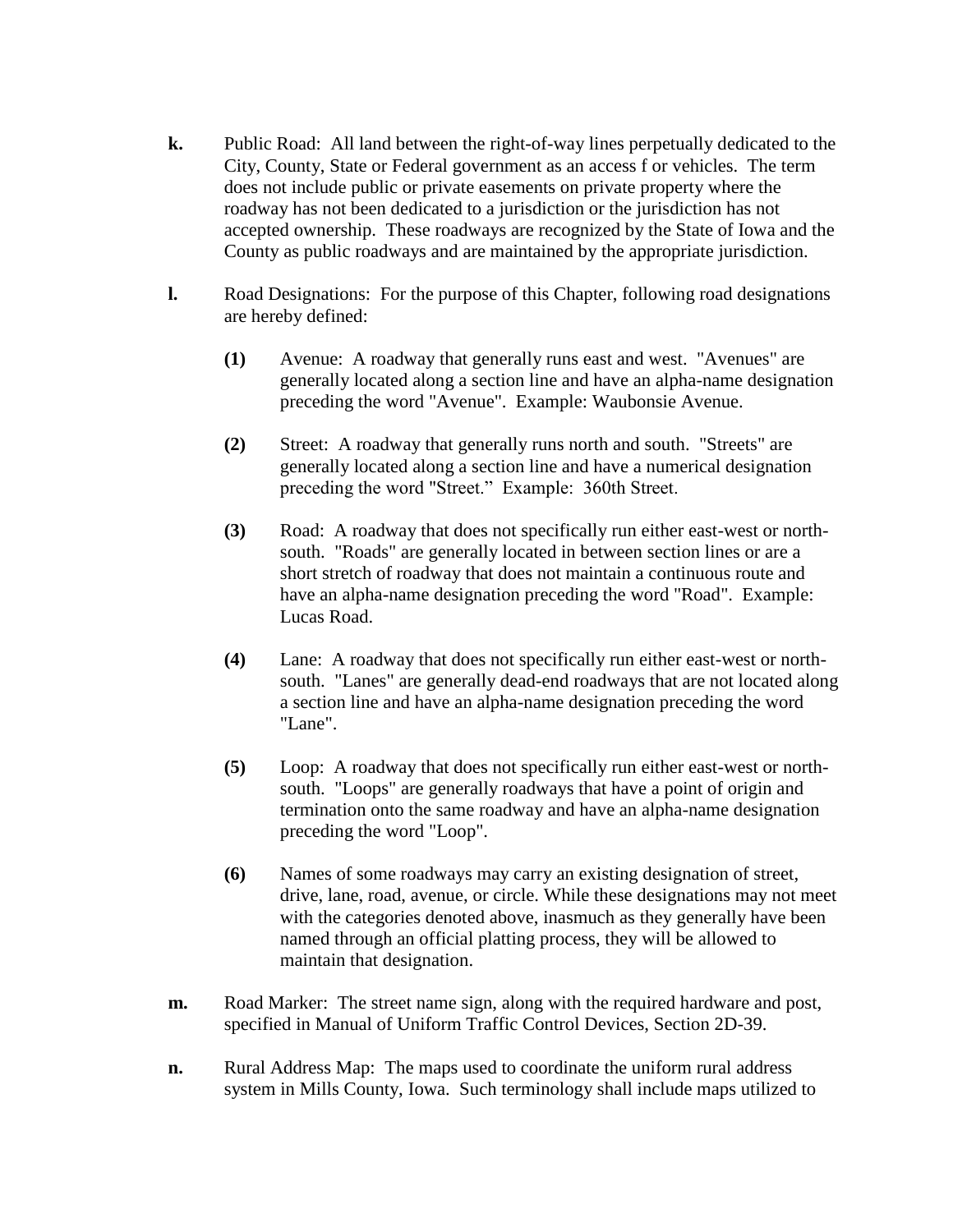indicate all addresses as they are assigned and the maps utilized to indicate the official roadway names in Mills County, Iowa.

- **o.** Subdivision: The division of a tract of land into separate lots or parcels for the purpose of transfer of ownership or building development.
- **p.** Site Number: Any location where phone service is installed.

## **3.1.3 Extent of System**

The uniform rural address system shall extend from the adoption, over the entire unincorporated areas of Mills County, Iowa.

# **3.1.4 Rural Address Map(s)**

The uniform rural address system to be used in the County, shall be as is shown on the maps which are titled "Rural Address Maps" and which together with all explanatory matter thereon, shall be adopted by resolution by the Board as the official addressing map(s) and no other building numbers shall be used or displayed in the County. No changes of any nature shall be made to the Rural Address Maps except in conformity with the procedures set forth in this Chapter. Updates to show addresses assigned to new buildings and to include new roadway names shall be deemed acceptable changes to the Rural Address maps. Updates to include new roadway names shall require approval through adoption of a resolution of the Board. The Rural Address Maps shall be kept on file with the County Auditor.

## **3.1.5 Address System**

For the purpose of this Chapter, the following procedure establishes the development of the uniform rural address system for the county.

**a.** Address numbers on east-west roads shall commence at 16000, along a north and south meridian passing through a point one (1) mile west of the NE corner of Section 2, TWP 73N, Range 44W, and increase progressively by 1000 per mile towards the east, ending at 41999 at the east county line.

Address numbers on north-south roads shall commence at 50000 on the north county line and increase progressively by 1000 per mile towards the south, ending at 67999 at the south county line.

Exception: House numbers previously established in the unincorporated community of Mineola shall be retained as a part of the rural address system.

**b.** All existing alpha-numeric County Routes shall be designated as "Alpha-Numeric Avenues, Streets, or Roads". All routes shall have an alpha-numeric designation preceding the word Avenue, Street or Road.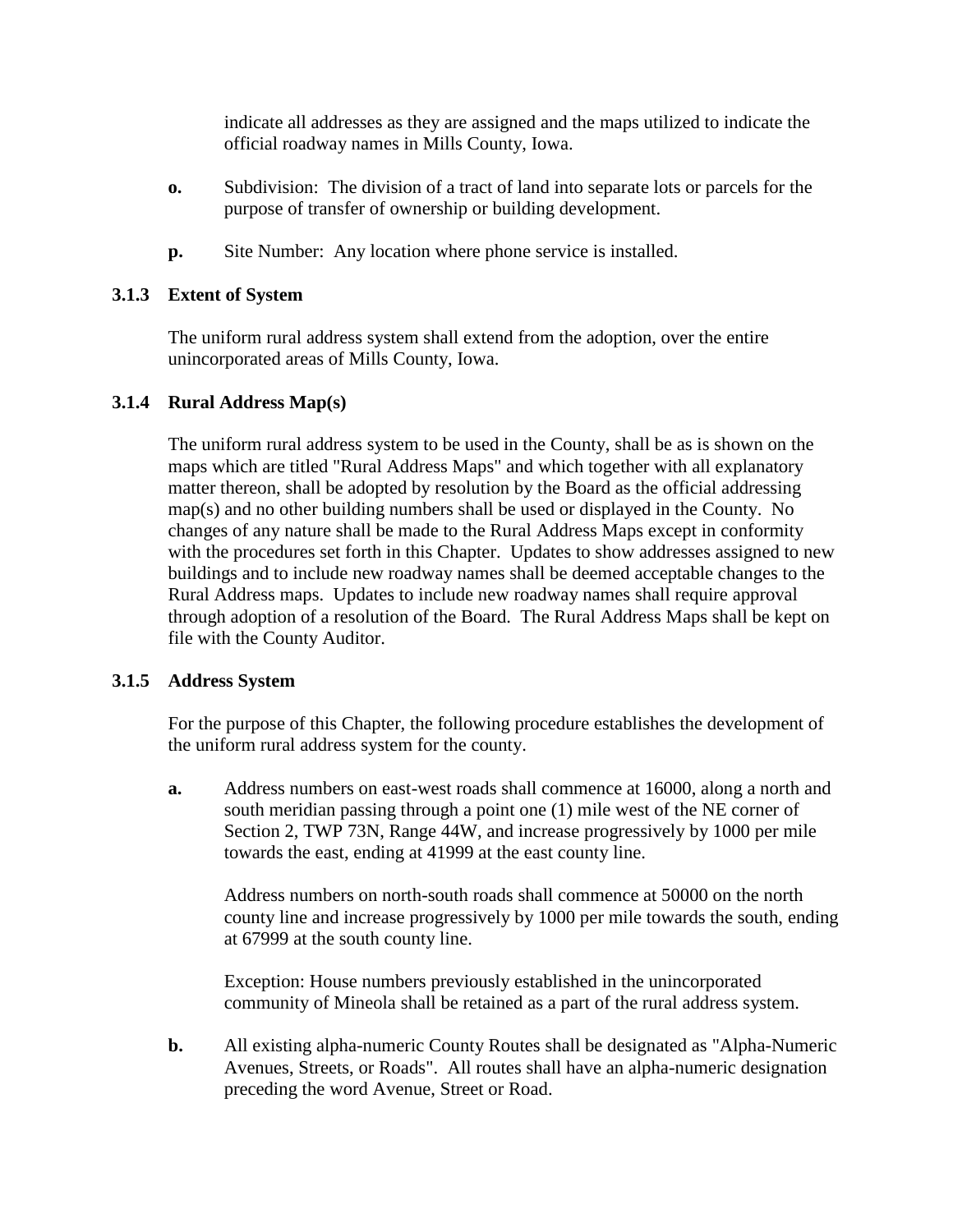- **c.** Generally roadways which are located in between section lines or which are a short stretch of roadway that does not maintain a continuous route will be designated as a "Road". Roads do not specifically run either east-west or northsouth. Roads have an alpha-name designation preceding the word "Road." The name of all new roads shall begin with the alphabetical letter designation shown on the grid system of the Rural Address Maps.
- **d.** Generally roadways which are located along a section line and which generally run east and west will be designated as an "Avenue". Avenues shall have an alpha-name designation preceding the word "Avenue". The name of all new Avenues shall begin with the alphabetical letter designation shown on the grid system of the Rural Address Maps.
- **e.** Generally roadways which are located along a section line and which generally run north and south will be designated as a "Street". Streets shall have a numerical designation preceding the word "Street". Numbering of a "Street" will begin with "160" at the north-south base line near the County's western boundary, increasing consecutively ten (10) numbers per section to the far eastern boundary of the County.
- **f.** Generally dead-end roadways which are not located along a section line will be designated as a "'Lane". Lanes do not specifically run either east-west or northsouth. Lanes shall have an alpha-name designation preceding the word "Lane". The name of all new Lanes shall begin with the alphabetical letter designation shown on the grid system of the Rural Address Maps.
- **g.** Generally a roadway which has a point of origin and termination onto the same roadway will be designated as a "Loop". Loops do not specifically run either east-west or north-south. Loops shall have an alpha-name designation preceding the word "Loop". The name of all new Loops shall begin with the alphabetical letter designation shown on the grid system of the Rural Address Maps.
- **h.** Names of some roadways in unincorporated towns may carry an existing designation of street, drive, lane, road, avenue, or circle. While these designations may not meet with the categories denoted above, inasmuch as they generally have been named through an official platting process they will be allowed to maintain that designation.
- **i.** Whenever possible, one thousand (1000) numbers shall be allowed for each mile section. Said numbers shall be divided as one hundred (100) numbers per block, ten (10) blocks per section evenly distributed to each side of the road. The EAST and NORTH side of roadways shall have EVEN numbers and the WEST and SOUTH side of roadways shall have ODD numbers.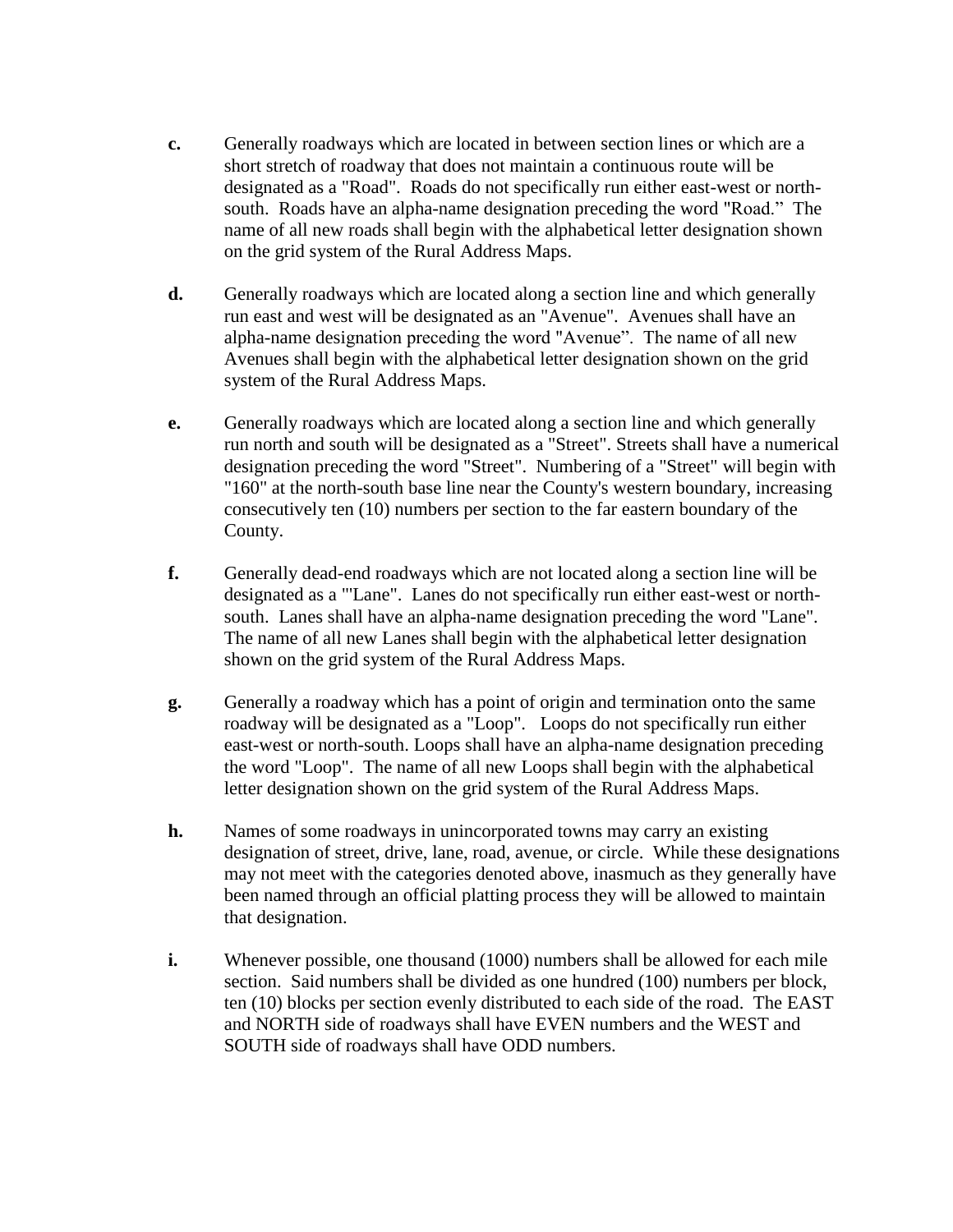- **j.** One (1) pair of odd/even numbers shall be available for approximately every ten point fifty six (10.56) feet of ground along a roadway.
- **k.** The site number assignments will be assigned by noting the point where a perpendicular line running from the center of the driveway intersects the private easement road, private road or public road. The roadway must be the one where the driveway provides access to the building. The intent is to have sequential addresses along private easement roads, private roads or public roads.
- **l.** Existing subdivisions with interior roadways, names of which are recorded on the original subdivision plat in the office of the County Recorder, and with an established approved site numbering system as of the adoption date of this Ordinance, are accepted as is. These subdivisions are required to adopt the County Rural Address System, as described in this Chapter. A numbering system utilizing a lot number as a site number does not qualify as an "approved established site numbering system". All other existing subdivisions are required to comply with this Chapter and Rural Address Map.
- **m.** The proposed name of all new roadways shall be shown on the preliminary plat of a proposed subdivision. Such roadway names shall be sufficiently different in sound and in spelling from other roadway names in the County so as not to cause confusion. The Board reserves the right to alter or change the proposed name of any roadway at any time prior to the approval of the final plat of the subdivision.

## **3.1.6 Road Markers at Intersections**

The County Engineer shall supervise the installation of road markers at each roadway intersection in the County, whereby the provisions of this Chapter apply.

- **a.** The specifications for road markers shall be developed in accordance with the Manual of Uniform Traffic Control Devices.
- **b.** Road markers for a private road or private easement road shall denote the words "private road" under the name of the roadway.
- **c.** The County shall not be responsible for the purchase, installation or maintenance of road markers on private roads which do not intersect a public road. The specifications for the road markers shall be in accordance with the Manual of Uniform Traffic Control Devices. Only those names/numbers assigned in the Rural Address Maps are allowed on private road intersections. Any other roadway designations are in violation of this Chapter and must be removed within a 60 day time period.
- **d.** The County shall not be responsible for the purchase, installation or maintenance of road markers on private easement roads, even though they may intersect a public road. The specifications for the road markers shall be in accordance with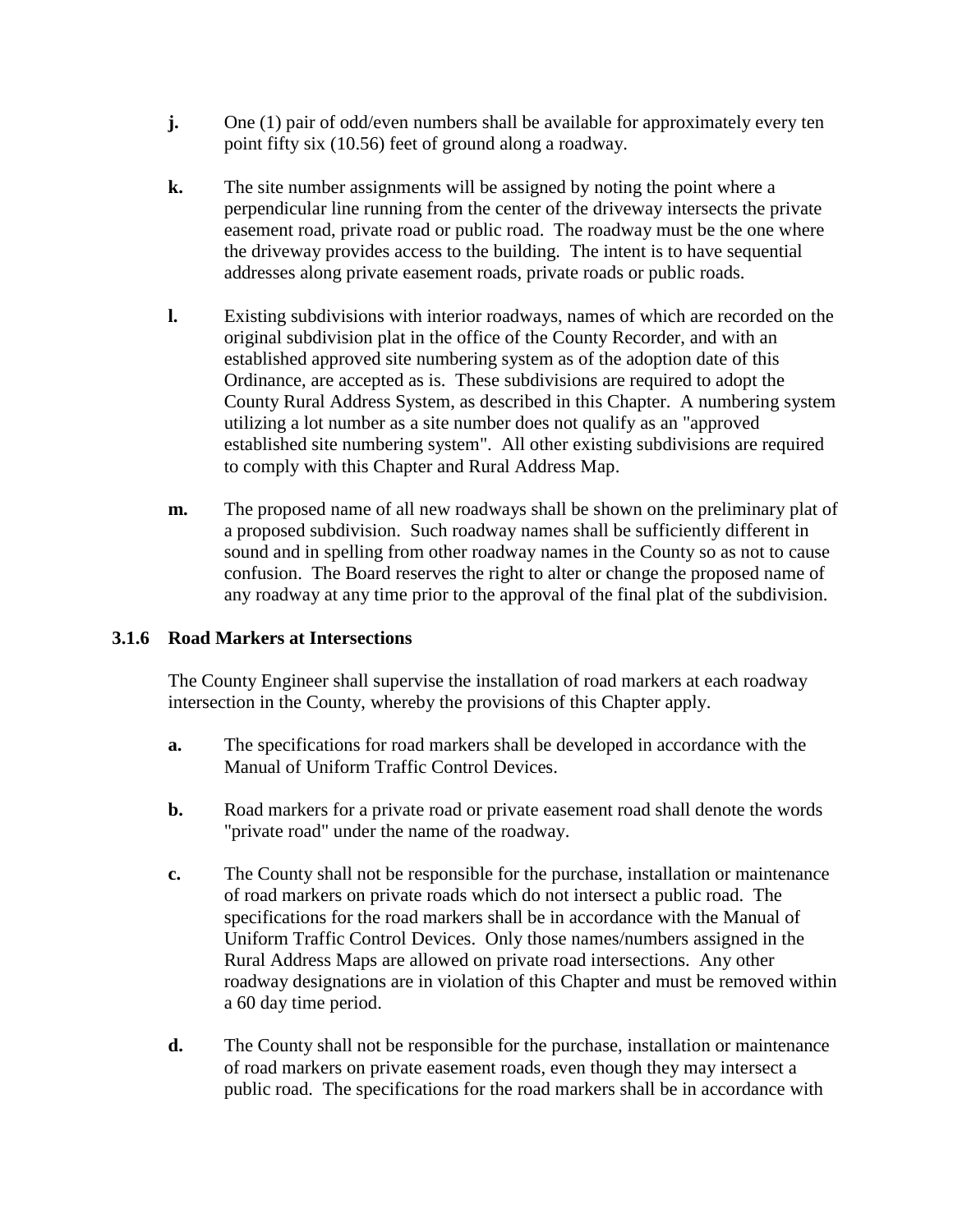the Manual of Uniform Traffic Control Devices. Only those names/numbers assigned in the Rural Address Maps are allowed on private easement road intersections. Any other roadway designations are in violation of this Chapter and must be removed within a 60 day time period.

- **e.** Road markers shall not be placed at the intersection of a public road and a undeveloped platted road in an unincorporated town unless authorized by the County Engineer and Board of Supervisors.
- **f.** At the time of final plat approval of a subdivision, the developer shall pay the County the total cost, including installation, for all road regulatory signs, including road markers, required by the County Engineer along all roads and at all intersections within or abutting the subdivision. The specifications for the road markers shall be in accordance with the Manual of Uniform Traffic Control Devices. Road markers shall indicate the roadway names as shown on the final plat of the subdivision.

## **3.1.7 Site Numbers**

Any person owning, controlling, occupying or using any building which has access onto any public road, private road or private easement road shall display a permanent marker on such premises indicating the assigned site number.

- **a.** The site number for each building shall be posted on the driveway post of the size and type as specified in the specifications for site numbers as adopted by the Board. The driveway posts will be put at the property line for each driveway/entrance, on the right hand side as viewed from the center of the road looking into the property.
- **b.** Any site number marker existing at the time the provisions of this Chapter takes effect and that is different than the newly assigned number shall be removed at the time the new site number marker is installed.
- **c.** Every person erecting a new building shall contact the County Engineer fourteen (14) working days prior to commencing any construction on new residential/buildings to receive a site number. The County Auditor shall be notified of any new residential/buildings fourteen (14) working days prior to commencing construction.
- **d.** All costs incurred in the procurement, placement and replacement of a site number marker shall be the responsibility of the property owner, proprietor or occupant of the site.
- **e.** The procedure for handling a damaged site number marker shall be as follows: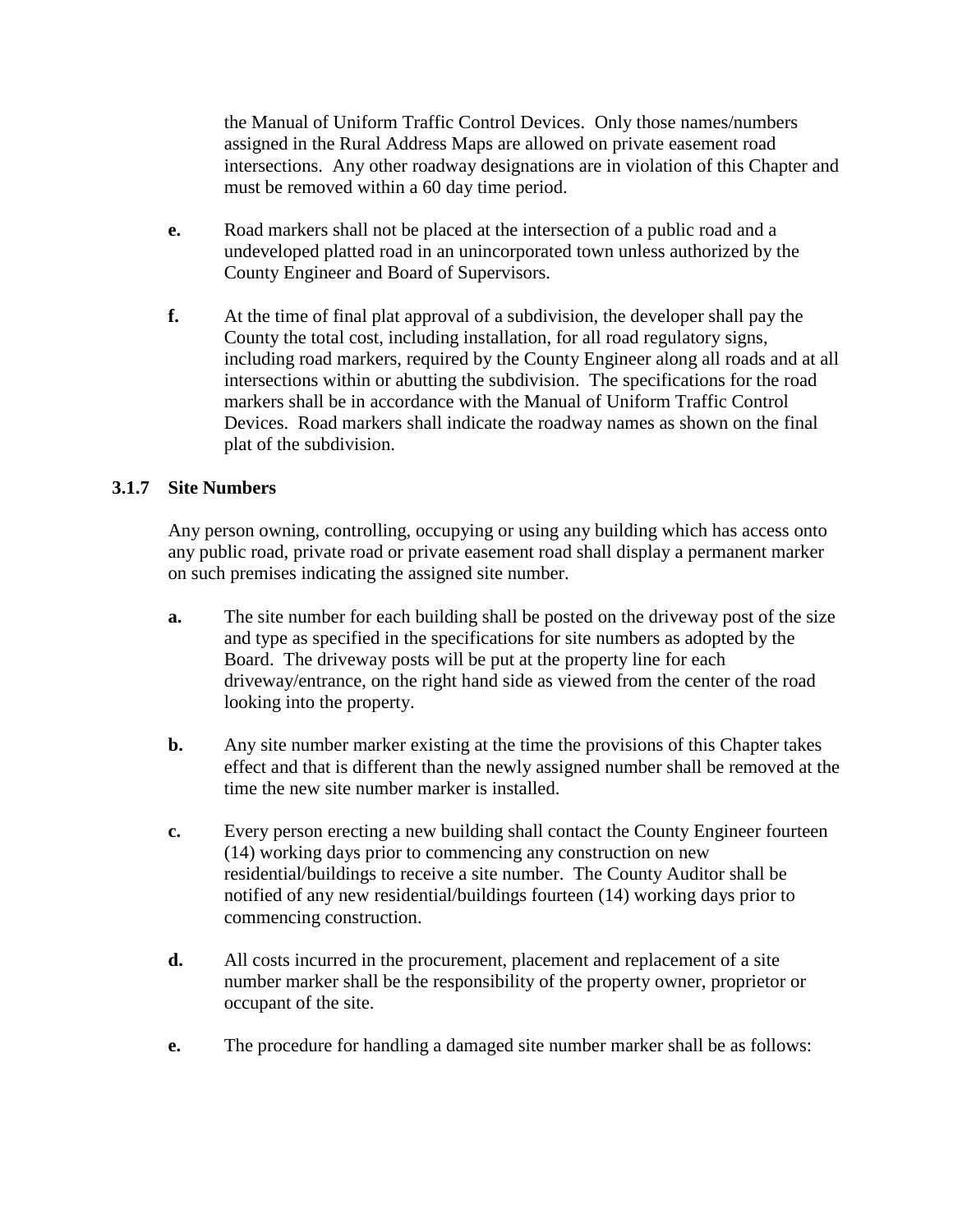- **(1)** The property owner, proprietor or occupant of the site shall notify the County Engineer of any damage to a site number marker.
- **(2)** After receiving notification of the damage, the County Engineer shall make the necessary repairs.
- **(3)** The County Engineer shall notify the owner, proprietor or occupant, in writing, of the repairs and provide an invoice for payment of said repairs.
- **(4)** The Board shall pass a Resolution establishing the cost of repairs.
- **(5)** Payment of the invoice shall be made to the County Engineer.
- **f.** When more than one residence uses the same driveway and multiple house numbers are on the post at the entrance of the driveway, each house shall display the appropriate number. Said number shall be prominently displayed in four (4) inch or larger numbers in colors that contrast with the background.

# **3.1.8 Maintenance of Uniform Rural Address System**

The County Engineer and Board of Supervisors shall be responsible for the maintenance of the uniform rural address system in County. The County Engineer's and County Auditor's duties shall include the assignment of all new addresses, updating the Rural Address Maps carrying each individual address assignment and other duties necessary to insure the effectiveness of the system. The County Engineer is responsible for the repair, replacement and maintenance of the road markers as required by this Chapter.

## **3.1.9 Road Name Change**

The name of any roadway appearing on the Rural Address Maps may be changed only if the following procedure is followed:

- **a.** A petition signed by not less than ninety-five (95) percent of the property owners or land contract purchasers fronting on the roadway is filed with the Board.
- **b.** The name does not duplicate in sound or spelling any existing roadway name in the County.
- **c.** The name is in alphabetical sequence with the addressing system established by this Chapter.
- **d.** All costs of changing a roadway name and replacing road marker as a result of such change shall be borne by the petitioners who shall, at the time the request is submitted, submit any amount deemed sufficient to cover said costs. This money shall be refunded if the petition is denied.